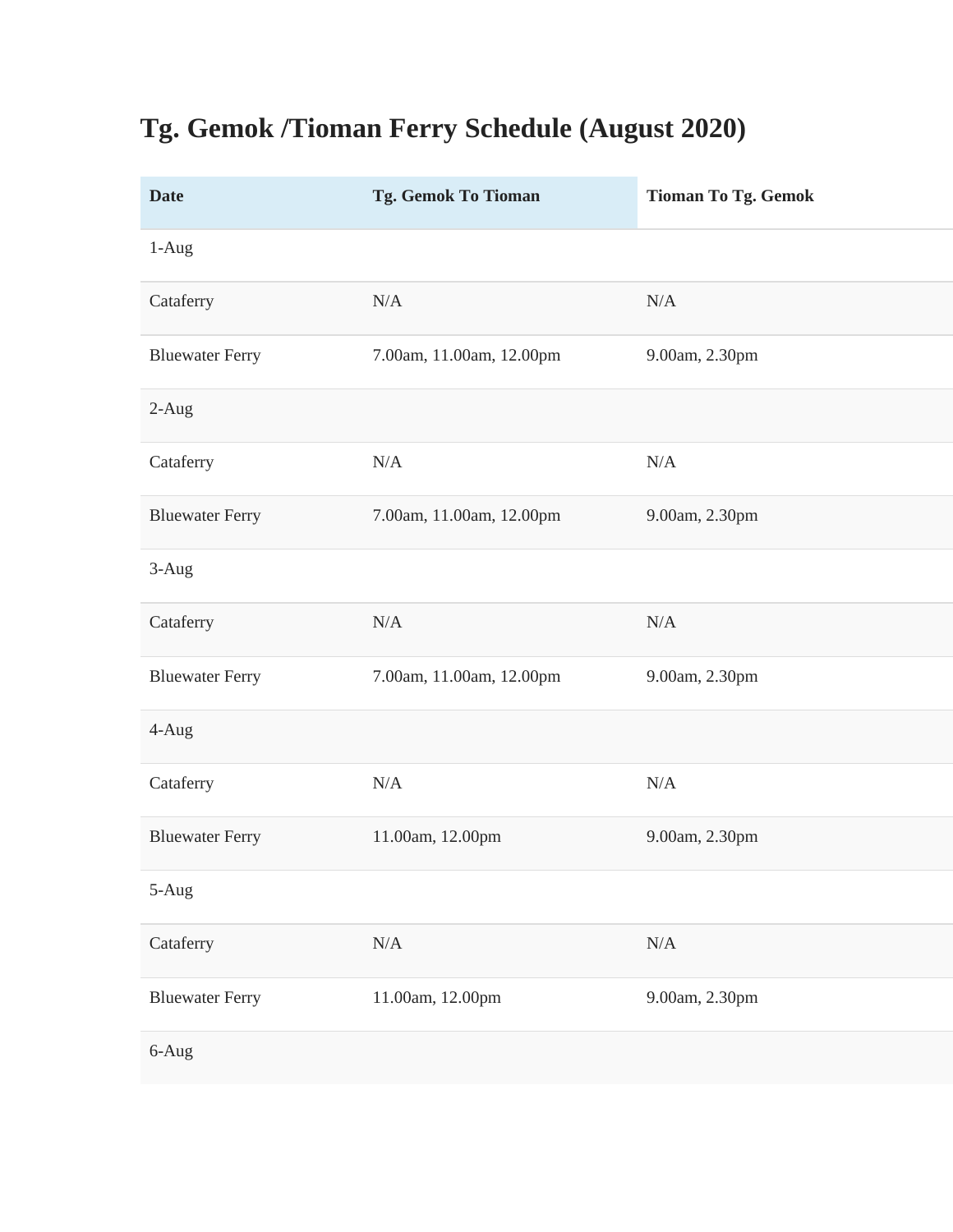| <b>Date</b>            | Tg. Gemok To Tioman       | <b>Tioman To Tg. Gemok</b> |
|------------------------|---------------------------|----------------------------|
| Cataferry              | N/A                       | 12.30pm                    |
| <b>Bluewater Ferry</b> | 8.00am, 11.00am, 12.00pm  | 9.00am, 2.30pm             |
| 7-Aug                  |                           |                            |
| Cataferry              | 7.15am                    | 1.00pm                     |
| <b>Bluewater Ferry</b> | 8.00am, 11.00am, 12.30pm  | 9.00am, 2.30pm             |
| 8-Aug                  |                           |                            |
| Cataferry              | 7.15am                    | 1.00 <sub>pm</sub>         |
| <b>Bluewater Ferry</b> | 11.00am, 12.00pm, 12.30pm | 9.00am, 2.30pm             |
| 9-Aug                  |                           |                            |
| Cataferry              | 8.30am                    | 2.00pm                     |
| <b>Bluewater Ferry</b> | 11.00am, 12.00pm, 12.30pm | 9.00am, 2.30pm             |
| $10-Aug$               |                           |                            |
| Cataferry              | 7.15am                    | $\rm N/A$                  |
| <b>Bluewater Ferry</b> | 7.00am, 11.00am, 12.00pm  | 9.00am, 2.30pm             |
| 11-Aug                 |                           |                            |
| Cataferry              | N/A                       | $\rm N/A$                  |
| <b>Bluewater Ferry</b> | 11.00am, 12.00pm          | 9.00am, 2.30pm             |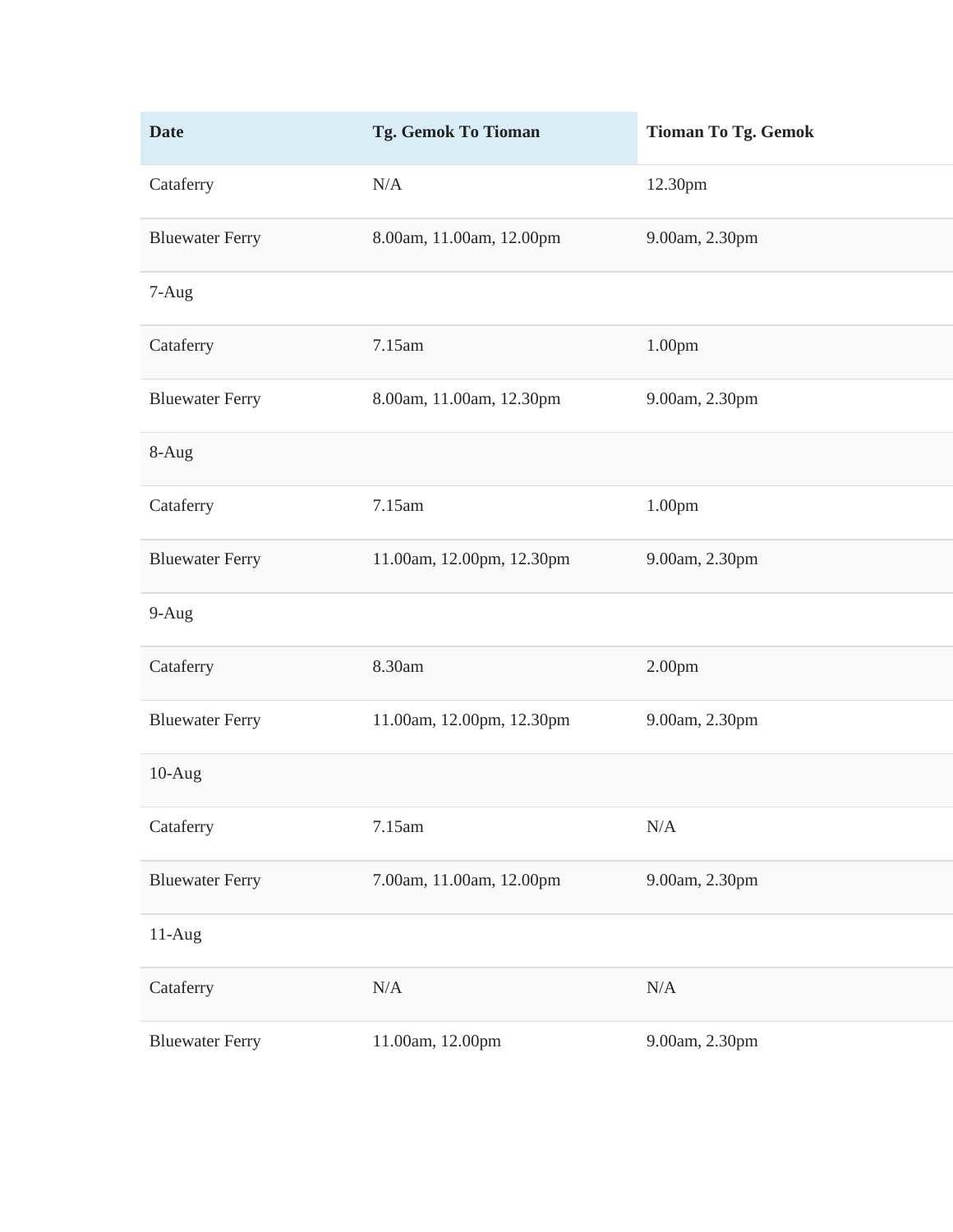| <b>Date</b>            | Tg. Gemok To Tioman      | <b>Tioman To Tg. Gemok</b> |
|------------------------|--------------------------|----------------------------|
| 12-Aug                 |                          |                            |
| Cataferry              | N/A                      | $\rm N/A$                  |
| <b>Bluewater Ferry</b> | 11.00am, 12.00pm         | 9.00am, 2.30pm             |
| 13-Aug                 |                          |                            |
| Cataferry              | N/A                      | N/A                        |
| <b>Bluewater Ferry</b> | 7.00am, 11.00am, 12.00pm | 9.00am, 2.30pm             |
| 14-Aug                 |                          |                            |
| Cataferry              | $\rm N/A$                | $\rm N/A$                  |
| <b>Bluewater Ferry</b> | 7.00am, 11.00am, 12.00pm | 9.00am, 2.30pm             |
| $15-Aug$               |                          |                            |
| Cataferry              | N/A                      | N/A                        |
| <b>Bluewater Ferry</b> | 7.00am, 11.00am, 12.00pm | 9.00am, 2.30pm             |
| $16$ -Aug              |                          |                            |
| Cataferry              | $\rm N/A$                | $\rm N/A$                  |
| <b>Bluewater Ferry</b> | 7.00am, 11.00am, 12.00pm | 9.00am, 2.30pm             |
| $17-Aug$               |                          |                            |
| Cataferry              | $\rm N/A$                | $\rm N/A$                  |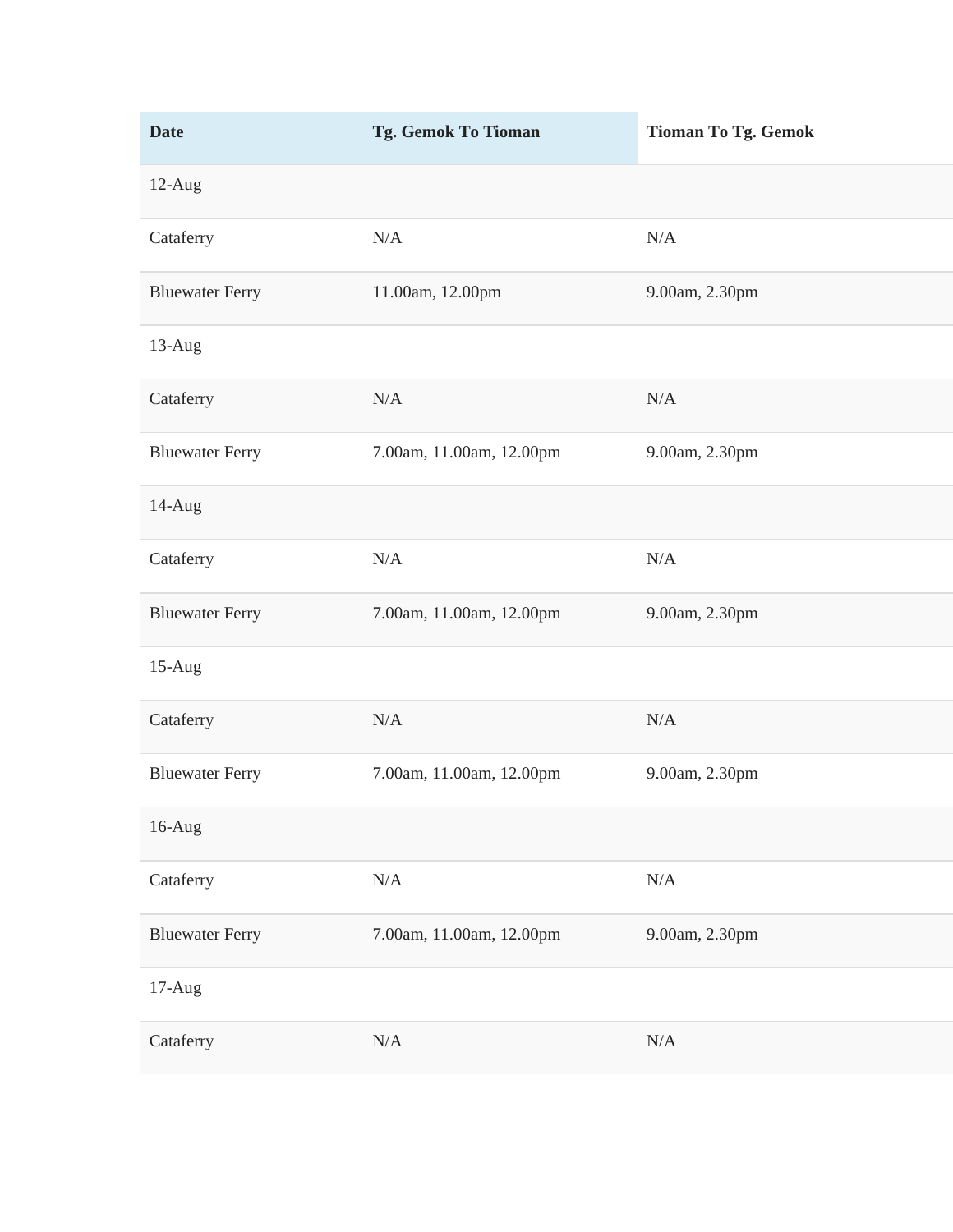| <b>Date</b>            | Tg. Gemok To Tioman       | <b>Tioman To Tg. Gemok</b> |
|------------------------|---------------------------|----------------------------|
| <b>Bluewater Ferry</b> | 7.00am, 11.00am, 12.00pm  | 9.00am, 2.30pm             |
| 18-Aug                 |                           |                            |
| Cataferry              | N/A                       | N/A                        |
| <b>Bluewater Ferry</b> | 11.00am, 12.00pm          | 9.00am, 2.30pm             |
| 19-Aug                 |                           |                            |
| Cataferry              | N/A                       | N/A                        |
| <b>Bluewater Ferry</b> | 11.00am, 12.00pm          | 9.00am, 2.30pm(BK)         |
| $20-Aug$               |                           |                            |
| Cataferry              | $\rm N/A$                 | $\rm N/A$                  |
| <b>Bluewater Ferry</b> | 8.00am, 11.00am, 12.00pm  | 9.00am, 2.30pm(BK)         |
| $21-Aug$               |                           |                            |
| Cataferry              | N/A                       | N/A                        |
| <b>Bluewater Ferry</b> | 8.00am, 11.00am, 12.00pm  | 9.00am, 2.30pm(BK)         |
| 22-Aug                 |                           |                            |
| Cataferry              | N/A                       | N/A                        |
| <b>Bluewater Ferry</b> | 11.00am, 12.00pm, 12.30pm | 9.00am, 2.30pm(BK)         |
| 23-Aug                 |                           |                            |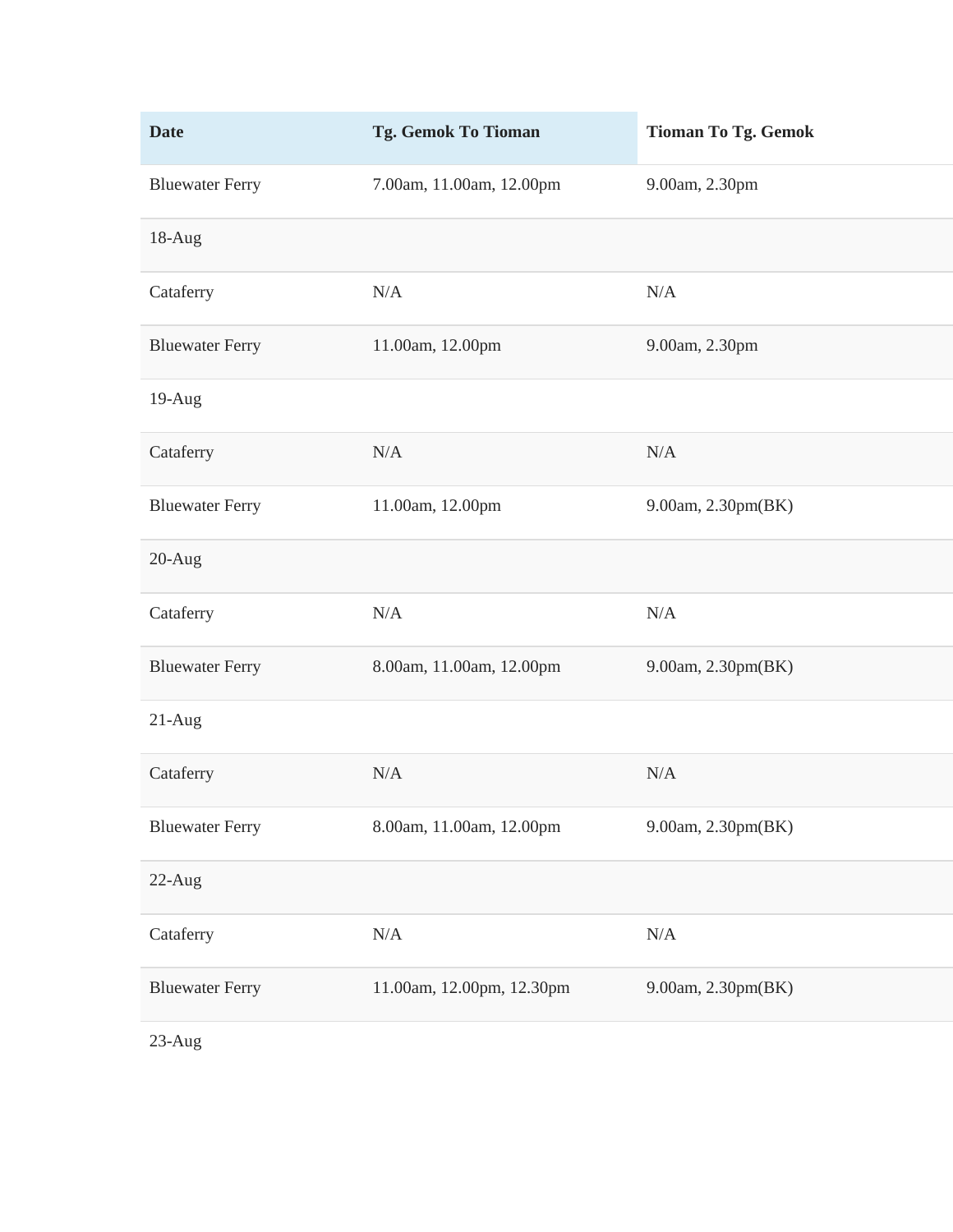| <b>Date</b>            | Tg. Gemok To Tioman              | <b>Tioman To Tg. Gemok</b> |
|------------------------|----------------------------------|----------------------------|
| Cataferry              | N/A                              | N/A                        |
| <b>Bluewater Ferry</b> | 11.00am, 12.00pm, 12.30pm        | 9.00am, 2.30pm(BK)         |
| $24$ -Aug              |                                  |                            |
| Cataferry              | N/A                              | N/A                        |
| <b>Bluewater Ferry</b> | 11.00am, 12.00pm, 4.30pm         | 9.00am, 2.30pm             |
| $25-Aug$               |                                  |                            |
| Cataferry              | N/A                              | N/A                        |
| <b>Bluewater Ferry</b> | 11.00am, 12.00pm, 4.30pm         | 9.00am, 2.30pm             |
| 26-Aug                 |                                  |                            |
| Cataferry              | N/A                              | N/A                        |
| <b>Bluewater Ferry</b> | 11.00am, 12.00pm, 4.30pm         | 9.00am, 2.30pm             |
| $27-Aug$               |                                  |                            |
| Cataferry              | $\rm N/A$                        | $\rm N/A$                  |
| <b>Bluewater Ferry</b> | 7.00am, 11.00am, 12.00pm         | 9.00am, 2.30pm             |
| 28-Aug                 |                                  |                            |
| Cataferry              | N/A                              | N/A                        |
| <b>Bluewater Ferry</b> | 7.00am, 11.00am, 12.00pm, 4.30pm | 9.00am, 2.30pm             |